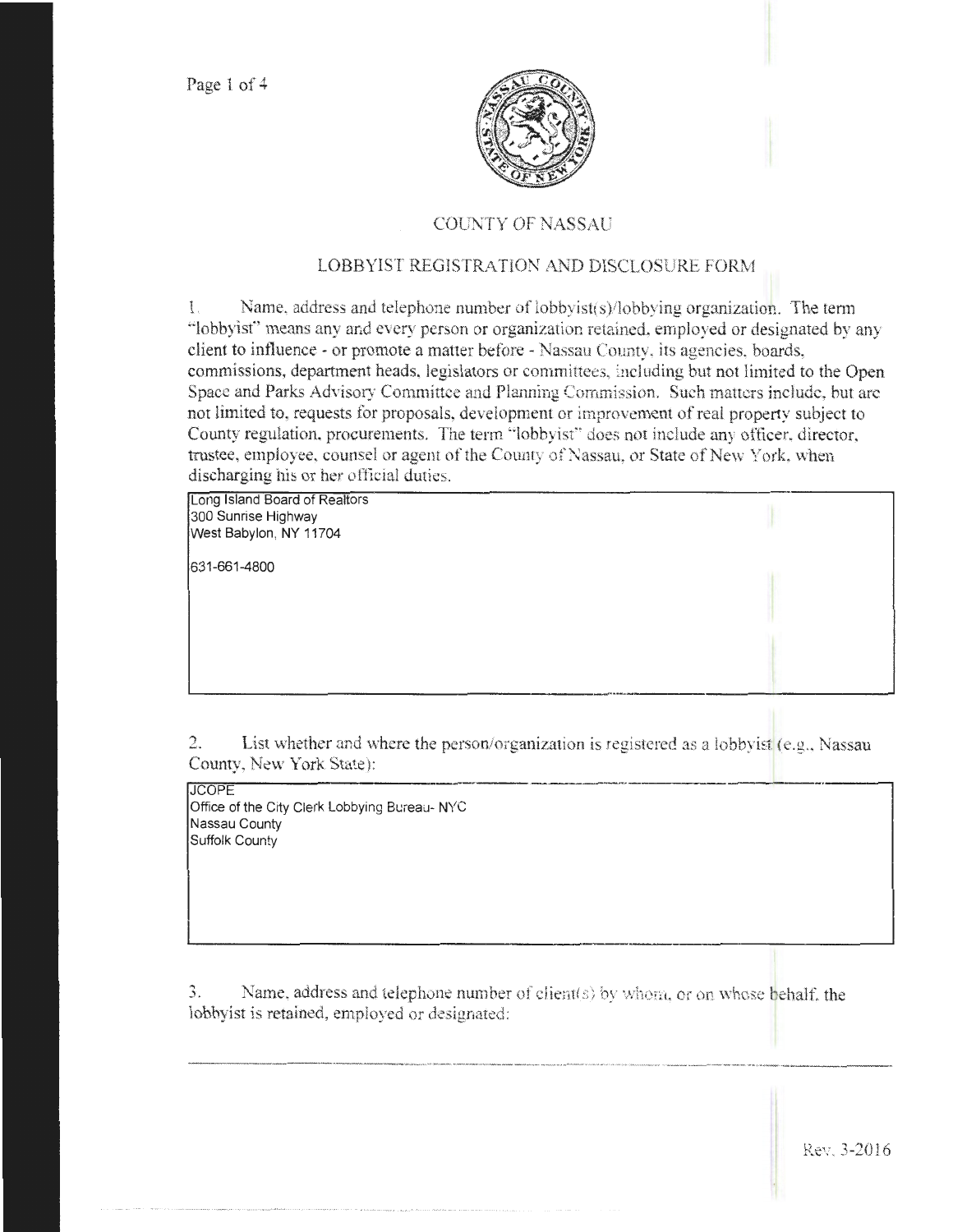| Page 2 of 4 |  |  |  |
|-------------|--|--|--|
|-------------|--|--|--|

Long Island Board of Realtors 300 Sunrise Highway West Babylon, NY 1174 David Patten Marlo Paventi Dilts Doreen Spagnuolo Cathleen Quinn Nolan

4. Describe lobbying activity conducted, or to be conducted, in Nassau County. and identify client(s) for each activity listed. **See page 4 for a complete description of lobbying activities.** 

| Real estate related issues |  |
|----------------------------|--|
|                            |  |
|                            |  |
|                            |  |
|                            |  |
|                            |  |
|                            |  |
|                            |  |
|                            |  |
|                            |  |
|                            |  |
|                            |  |
|                            |  |

5. The name of persons, organizations or goverrunental entities before whom the lobbyist expects to lobby:

NYS Governor and Legislature, Queens Borough President and NYC Council, Suffolk County Executive and Legislature, Nassau County Executive and Legislature, all town supervisors and councils, City of Long Beach Manager and Council, City of Glen Cove Mayor and council.

Rev. J-2016

'n.

I I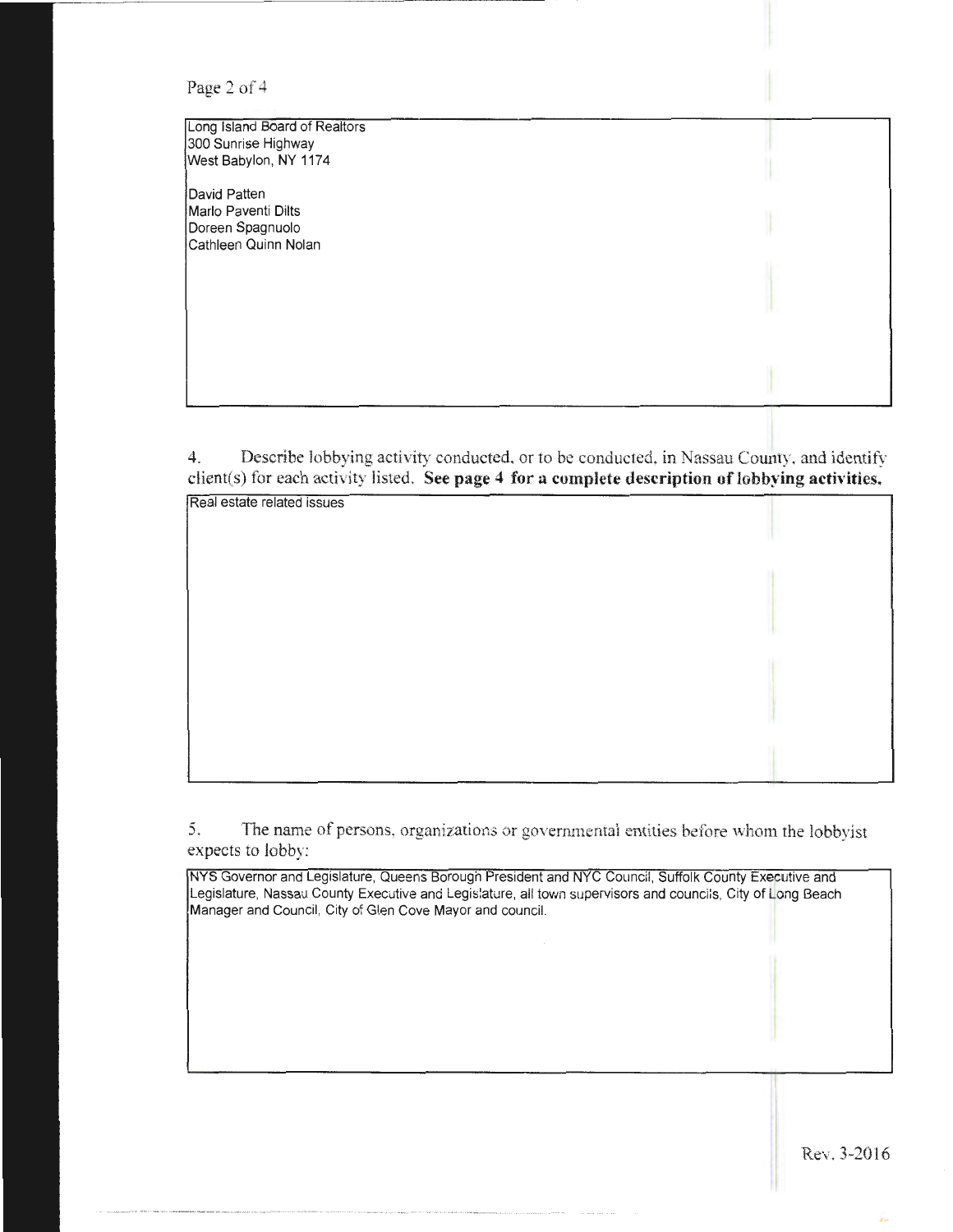6. If such lobbyist is retained or employed pursuant to a written agreement of retainer or employment, you must attach a copy of such document; and if agreement of retainer or employment is oral, attach a written statement of the substance thereof. If the written agreement of retainer or employment does not contain a signed authorization from the client by whom you have been authorized to lobby, separately attach such a written authorization from the client.

7. Within the previous year, has the lobbyist/lobbying organization or any of its corporate officers provided campaign contributions pursuant to the New York State Election Law to the campaign committees of any of the following Nassau County elected officials or to the campaign committees of any candidates for any of the following Nassau County elected offices: the County Executive, the County Clerk, the Comptroller, the District Attorney, or any County Legislator? If yes, to what campaign committee? If none, you must so state:

2018 LIBOR President, Charlotte Vander Waag's husband, Bob Vander Waag made the following personal campaig contributions in 2018 from his personal (not joint) account

-Curran for Nassau- \$250.00 - Maureen O'Connell for County Clerk \$500.00 -Citizens for Nicolello-\$500.00

I understand that copies of this form \vill be sent to the Nassau County Department of lnfonnation Technology ("IT') to be posted on the Conmy's website.

I also understand that upon termination of retainer, employment or designation I must give written notice to the County Attorney within thirty (30) days of termination.

VERIFICATION: The undersigned affirms and so swears that he/she has read and understood the foregoing statements and they are, to his/her knowledge, true and accurate.

The undersigned further certifies and affirms that the contribution(s) to the campaign committees listed above were made freely and without duress. threat or anv promise of a governmental benefit or in exchange for any benefit or remuneration.

Dated:  $6/25/19$ 

Signed:

Print Name:

Title: